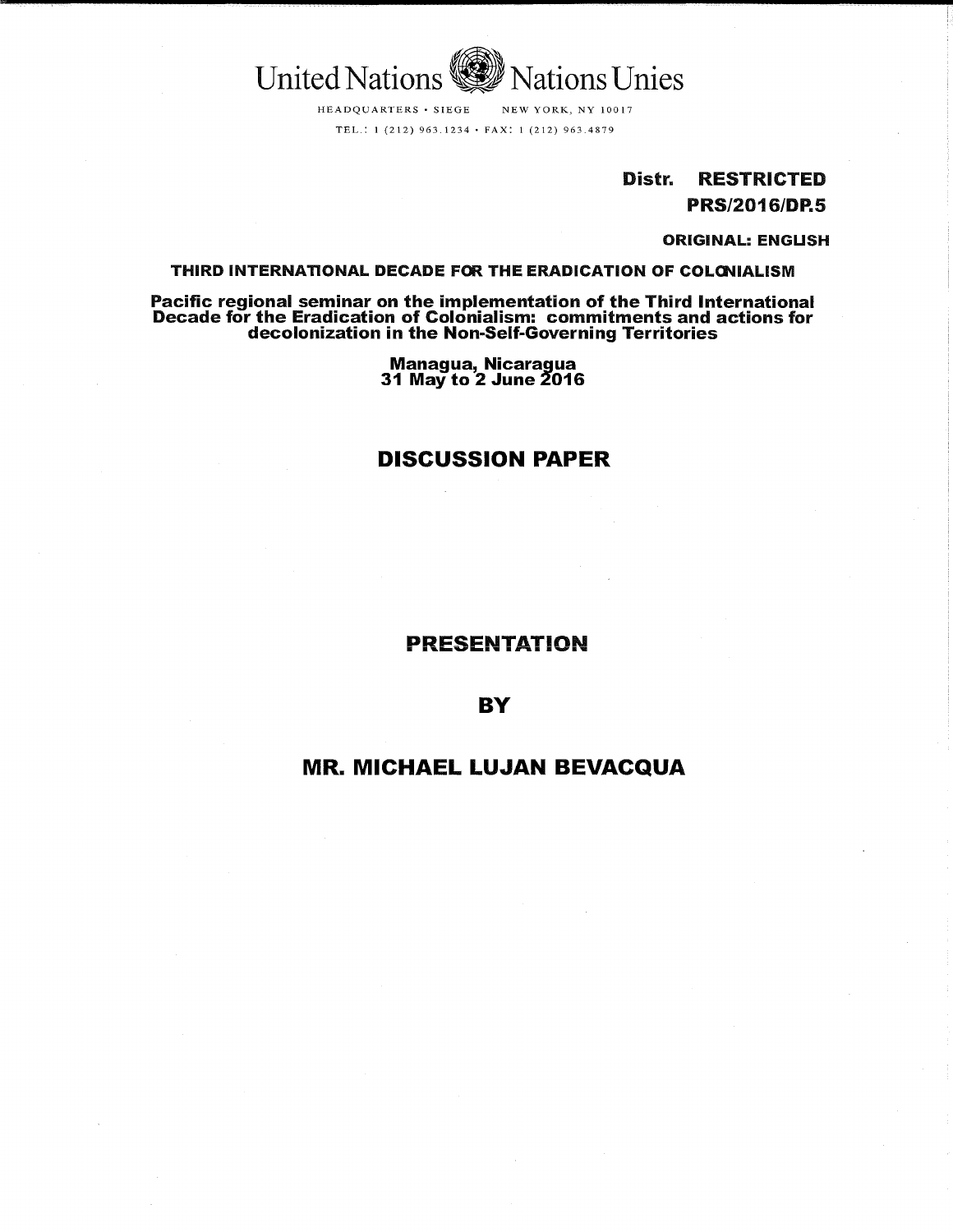Updates on Guam's Quest for Decolonization Michael Lujan Bevacqua, Ph.D. Program Coordinator, Chamorro Studies at the University of Guam Co-Chair, Independence for Guam Task Force

Si Yu'os Ma'åse na makombibida yu' mågi ta'lo para bai hu saonao gi este na dinanña'. Gi tinestigu-hu på'go, bai hu sangåni hamyo put i halacha na hiniyong gi islå-ku yan i kinalamten-måmi para in gi'ot i direchon-måmi komo taotao.

your Excellency Chairman Carrefio, distinguished delegates and representatives from fellow Non-Self-Governing Territories, I am honored to be here again speaking before you on the topic of Guam and its continuing quest for decolonization. In my statements today I wil! be providing updates on recent activities related to the issue of Guam's decolonization. I offer these updates and my commentary through a combinations of the many hats I wear in Guam, first as a scholar who studies this issue, second as the co-chair for the Independence for Guam Task Force and finally as a member of Guam's Commission on Decolonization.

In November of last year, there was a surprising revelation from one of Guam's neighbors in the Pacific, the Federated States of Micronesia or FSM. The FSM has been in free association with the United States since 1986. The compact between these nations is set to expire in 2023 and currently their governments are discussing the possibilities for a renewal. A resolution was submitted to their Congress by a number of its members requesting that the FSM terminate early (in 2018) their compact with the United States.

The resolution acknowledges that the compact has allowed the two nations to maintain a "close and mutually beneficial relationship" and that the "United States derives many benefits from the amended Compact, not least of which is its excIusive control over the military use of the FSM's extensive territorial waters and airspace."

But the desire to terminate the Compact between the nations is due to the fact that "recent words and deeds of United States policymakers suggest they view the amended Compact as an act of charity by the United States rather than a treaty between two sovereign nations." This desire of some leaders in the FSM to revisit their international relationships is partially due to the rise of China and its attempts to increase its sphere of influence in Micronesia, and the feeling that it may offer more economic support than the United States. This resolution was not adopted by the Congress of Micronesia, but the issue persists.

This possibility of a political shifts and upheaval is reminiscent of the political status. change negotiations that took place in Micronesia in the 1970s and 1980s that led to the formation of three nation-states that currently have seats at the United Nations; the Republic of Belau (Palau), the Republic of the Marshall Islands and the Federated States of Micronesia. .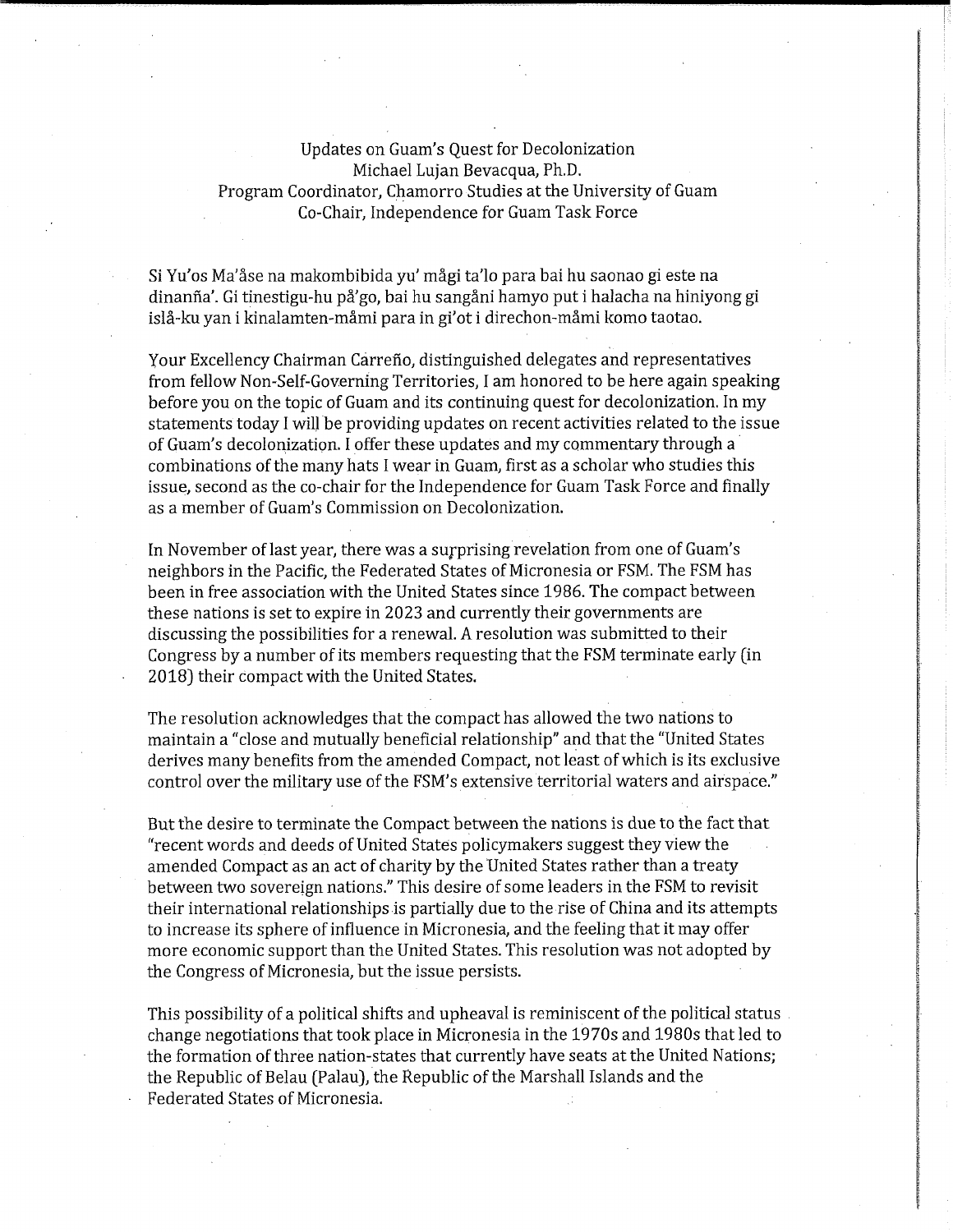But the United States did not allow Guam to participate in similar negotiations as its strategic value to the United States as a base, has consistently led to a denial of this basic human right. This stance of the United States is in conflict with numerous United Nations resolutions that make clear that the presence of bases or the strategic military value of a colony must not impede movements towards selfgovernance and decolonization.

Guam did spend several decades unsuccessfully negotiating with the United States over a possible political status change, from unincorporated to the ambiguous "Commonwealth" status. This push died in 1997, when the US government and local Guam government deadlocked and refused to compromise on basic issues of the self-determination proposal. Subsequent attempts to reignite the issue at the level of the US Congress have failed.

The United States has long ignored its obligation to Guam with regards to educating the people on their political status and enhancing their understanding of selfdetermination with the intent of pushing them towards greater self-government. This past year represented the first instance in recent memory of the US accepted this obligation, as the Department of Interior has provided a grant of \$300,000 to the Government of Guam to be used for political status education. This money is promising, however most likely unique. This is the final year of the administration Of President Obama and it will be up to subsequent presidents to determine if more support should be provided.

Robert Underwood, a former territorial delegate to the United States Congress and current President of the University of Guam has called for a shifting of the political terrain with regards to future negotiations with the administering power over Guam's decolonization. I recently edited with my colleague Victoria Leon-Guerrero, a special edition of the academic journal Micronesian Educator titled "New Perspectives on Chamorro Self-Determination." Underwood was included in the edition and he reflected back on his decades of experience on this issue and also provided insights into future possibilities. He wrote,

In the 1970s, Washington DC decided that Congress should deal with the territories while the Old Trust Territory of the Pacific Islands [Micronesia) would be negotiated directly by the Executive Branch. It could be argued that this sealed the fate of inaction for the next three decades.

At a conference in Washington DC organized by, he suggested that current and future political leaders of Guam take note of this and focus their engagement on the issue of Guam's decolonization at the Executive level, with the Office of the President of the US and his cabinet agencies. His argument is that as a legislative body, the US Congress is too diverse and divided in its opinions and cannot be counted on as a consistent and coherent body through which the future of the US's territories can be negotiated. I agree with Underwood's assessment, although